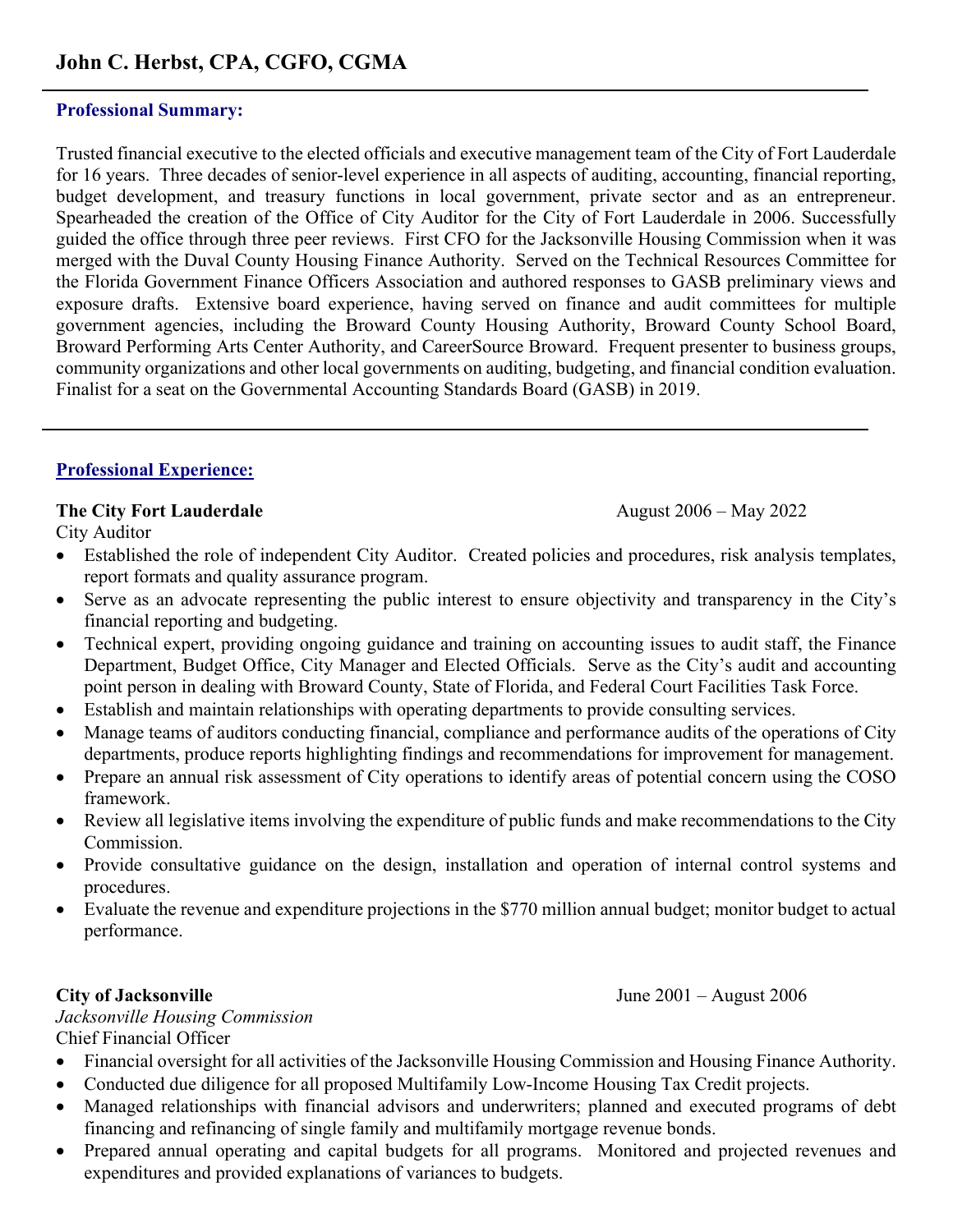*Department of Finance & Administration - Budget Office* Principal Budget Analyst

- Managed assigned staff in assisting departments in developing, monitoring, and projecting revenues and expenditures.
- Coordinated the preparation and presentation of the City's annual operating and capital budgets.
- Developed full-cost and A-87 cost allocation plans and performance measurement reports.

## *The Jacksonville Children's Commission*

Director of Fiscal Services

- Supervised the operation of the Fiscal Department; directed and supervised duties of assigned staff; reviewed job performance, evaluated and made recommendations as appropriate.
- Planned, organized, directed, and reviewed all financial procedures and methods of the agency.
- Supervised the preparation of financial statements and reports on agency operations.

## **PricewaterhouseCoopers, LLP**

Assurance and Business Advisory Services-Staff Auditor January 2001 – April 2001

• Participated as part of audit team in attestation engagements for PwC's premier clients in the insurance, retail, technology, heavy equipment, and paper industries in Jacksonville, Florida.

# **City of Neptune Beach**

- Directed the activities of budget preparation and execution, operational analysis, general accounting, treasury management and investments, utilities and customer service accounting, revenue billing and collection, debt management, purchasing and materials management, and other related budgetary and fiscal activities of the City.
- Prepared the Comprehensive Annual Financial Report (CAFR).
- Administered the investment of City funds; collected received and maintained custody of funds; oversaw relationships with the City's banks and investment brokers.
- Managed the selection of financial advisors and underwriters and oversaw the administration of related contracts; planned and executed programs of debt financing and refinancing.
- Received the GFOA's Award for Financial Reporting Excellence for 1999 and 2000.

# **American Express Financial Advisors**

Financial Planner / Stockbroker January 1998 - September 1998

# • Conducted research on equity and fixed-income investments to meet client risk tolerances.

• Performed an appropriate level of financial analysis and prepared financial plans to match client needs with specific investment strategies and products.

# **American Heritage Life Insurance**

Senior Staff Accountant – Financial Reporting November 1996 - January 1998

- Participated in the preparation of monthly financial statements for NYSE listed firm.
- Performed detailed analyses of balance sheet and income statement accounts.

#### **Various Accounting Consulting Assignments** January 1996 – October 1996

Herbst Distributing Inc.

- Owner/operator of a wholesale distribution business for Pepperidge Farm Bakery products.
- Negotiated arrangements for overseas shipping of product to military bases in Puerto Rico, Panama, and Cuba.
- Grew sales in excess of 10% annually.

Director of Finance October 1998 - January 2001

**Entrepreneur** March 1991 - December 1995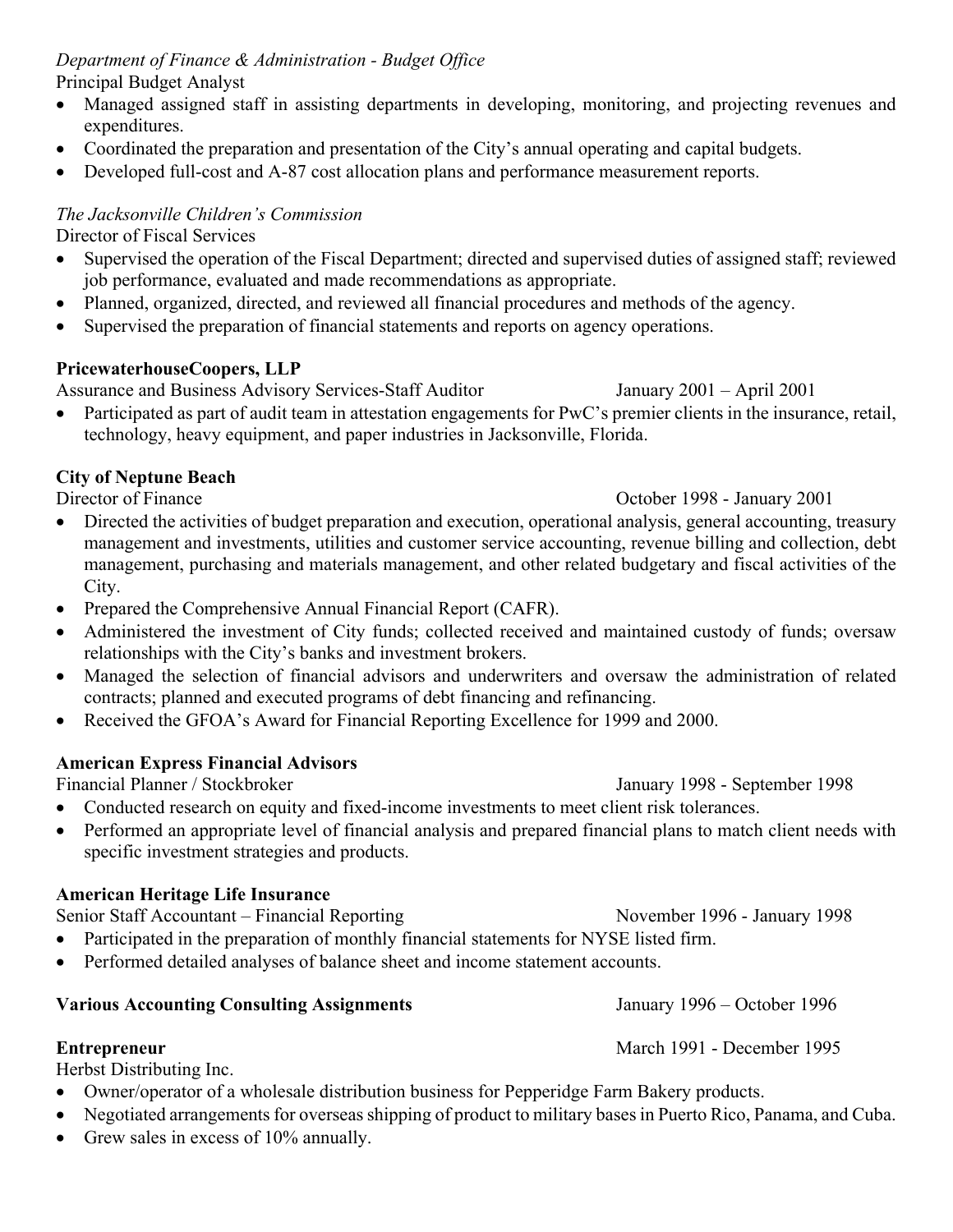John's Coffee & Donuts

- Established a successful retail food business serving breakfast and lunch in New York City.
- Prepared business plan documenting market opportunity, growth prospects, existing competition, marketing initiatives and timetable to achieve profitability.

#### **Lambert Brussels Group February 1986 - February 1991**

*SAIF Advisors, Inc. - Controller* 

- Supervised the accounting operations for three groups of international financial holding companies.
- Coordinated with international tax specialists to develop a tax-efficient offshore holding company structure.
- Managed cash, short-term investments, credit facilities and designed hedging strategies for foreign currency exposure.

#### *Lambert Brussels Capital Corporation - Staff Accountant*

• Prepared individual and consolidated financial statements in a multi-company, multi-national environment.

#### **Education:**

**Harvard University- John F. Kennedy School of Government**  Senior Executives in State and Local Government Program

# **University of North Florida**

Master of Business Administration

#### **Bernard M. Baruch College – City University of New York**

Bachelor of Business Administration – Accountancy

#### **Licenses and Certifications:**

Certified Public Accountant – State of Florida Chartered Global Management Accountant Certified Government Finance Officer

#### **Non-Profit and Governmental Board Participation:**

Federal Court Facilities Task Force member: 2012-present Broward Performing Arts Center Authority – Finance Committee: 2017-present Broward County School Board – Audit Committee Member: 2009-2018 Bond Oversight Committee Member: 2021-present Broward County Housing Authority – Audit Committee Chair: 2009-2020 Community Foundation of Broward County – Investment Committee and Audit Committee: 2010-present Florida Government Finance Officers Association-Technical Resources Committee Member: 2011-2013 Broward Housing Partnership – Board Member: 2008-2012: CareerSource Broward – Audit Committee Member: 2007-2009